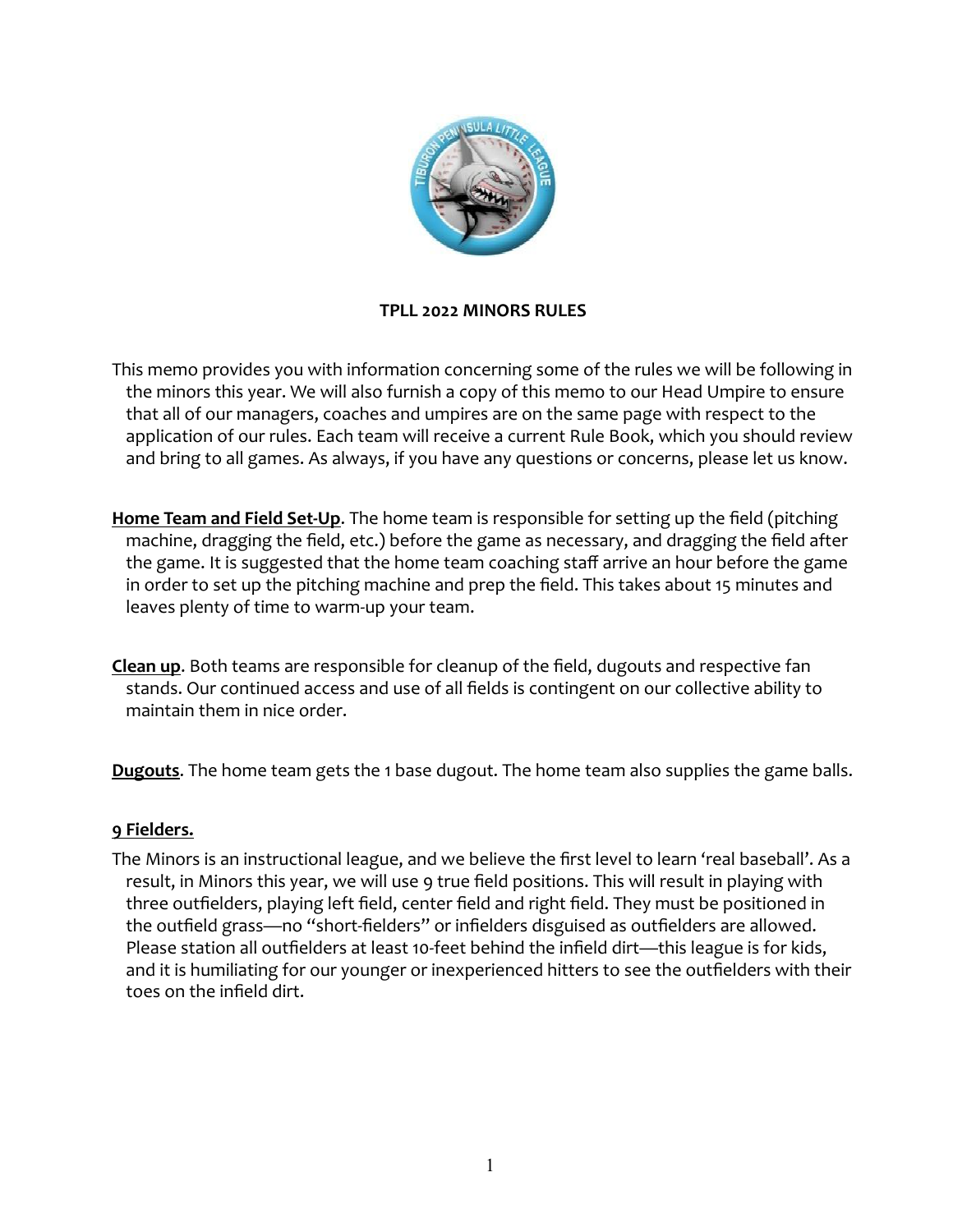## **2 Hour Game Time Limit and How it Works.**

Minors games have a limit of six innings or two hours (explained below), whichever occurs first. No new inning shall be started once 2 hours have passed since the beginning of a game. The coaches and the umpire should decide on the exact start time for the game, and if the end of an inning is reached and 1 hour and 59 minutes have passed, then the next inning shall be played in full even if more than two hours elapses during the inning. If 2 hours has been reached at the end of an inning, then the game would be over. We do have ties in minors regular season, so that has no bearing on whether you continue to play the game. Once we reach our playoffs, all games shall be played to completion without regard to time, and extra innings shall be played if needed to determine a winner. Please note: we do not want the 2 hour rule to be used as a managerial strategy. If an umpire decides that a team is specifically stalling to use the 2 hour rule to its benefit, then they can give the coaches a warning that if it continues the game will be extended. Also, the time when we check to see if the 2 hours is up is directly when the last out of the previous inning occurs (taking the field slowly will therefore not help you).

# **Batting the Full Line-up and Last Batter Rule and 5 Run Rule.**

- All teams must allow their entire roster to bat, rather than limiting the eligible batters to the nine (in our league 10) position players. Your team may bat entirely through the order to the last batter of the inning in the event that three outs do not occur sooner. In addition, the National Little League rule states that no player may bat more than once in an inning (a local rule we have had for years). Regarding the last batter, please keep the following in mind:
	- Each team is entitled to bat through the order, regardless of whether one team has more or fewer players than the other team. In other words, a team which has 11 players present can send 11 batters to the plate in any one inning, while a team with only 10 players can only send 10.
	- With the last batter, the play ends when (a) a third out is made, (b) when no further play is possible, or (c) when a defensive player has secure possession of the ball and is standing on home plate. When any of these occur, play is dead.
	- The manager of the team at bat must notify the opponent that the current batter is the last batter of the inning.
	- If the team at bat fails to notify the opponent of "last batter" status, one of two things will occur. If the batter strikes out or is put out, the play stands and the inning is over. In that case, no runs may score . If the batter gets a hit of any kind, he is credited only with a single. No runs may score unless the last batter was at bat with the bases loaded, in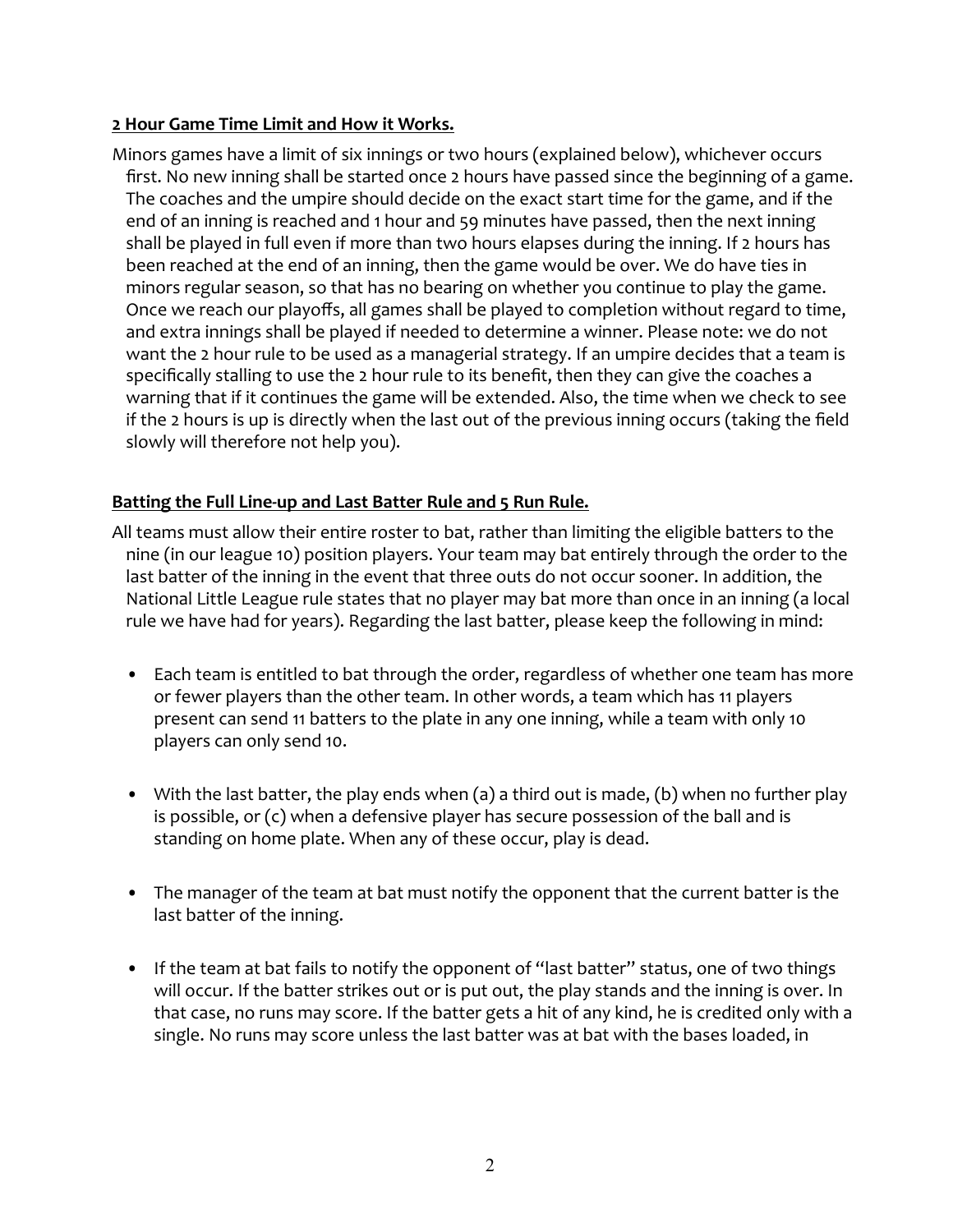which case only one run will score. (In other words, even if the undeclared last batter hits a grand slam, only one run will count.)

• The defensive team may not walk the last batter intentionally; doing so is considered unsportsmanlike conduct. If, in the judgment of the umpire, the last batter has been walked intentionally, the pitcher or manager may be disqualified from further play, with or without warning. The umpire will call "no pitch" on any ball to the last batter which, in the umpire's judgment, was an intentionally thrown ball.

# **5-Run Rule**.

Under National Little League rules applicable to minors, no team may score more than 5 runs in an inning. For example if the first five batters up all score, that team's at-bat ends. There is only one exception to this rule: in the 6th inning, more than five runs may be scored (although the last batter rule still applies). Please note that this is a 6th inning rule, not a "last" inning rule. If, by virtue of the 2-hour time limit, the last inning is the 5th (or earlier) inning, the five run limit continues to apply.

# **Playing Time.**

We want all players to get significant playing time. No player should be on the bench for two consecutive innings. In a full six-inning game, every player must play in the field for at least four innings. In addition, one of the innings in the field must be at one of the 6 infield positions. If a coach does not comply, they will be subject to suspension by the league.

# **First Half Stealing Rule.**

There are two special stealing rules applicable during the first half of the season. The primary purpose of these rules is to encourage the development of more and better skilled catchers without impacting the outcome of the game unduly (i.e., we want you to give more kids a chance to play behind the plate without fear that it will lead to many steals of home-plate, and we want to encourage catchers to throw to second rather than hold the ball). These rules will also encourage teams to "earn" runs by putting the ball in play rather than "stealing" home, which rarely occurs in "real baseball." Accordingly:

- No Stealing Home Rule. During the first half of the season, no player will be allowed to steal home plate under any circumstances. Put simply, a player can score only on:
	- a bases-loaded walk,
	- a continuous play resulting from a batted ball.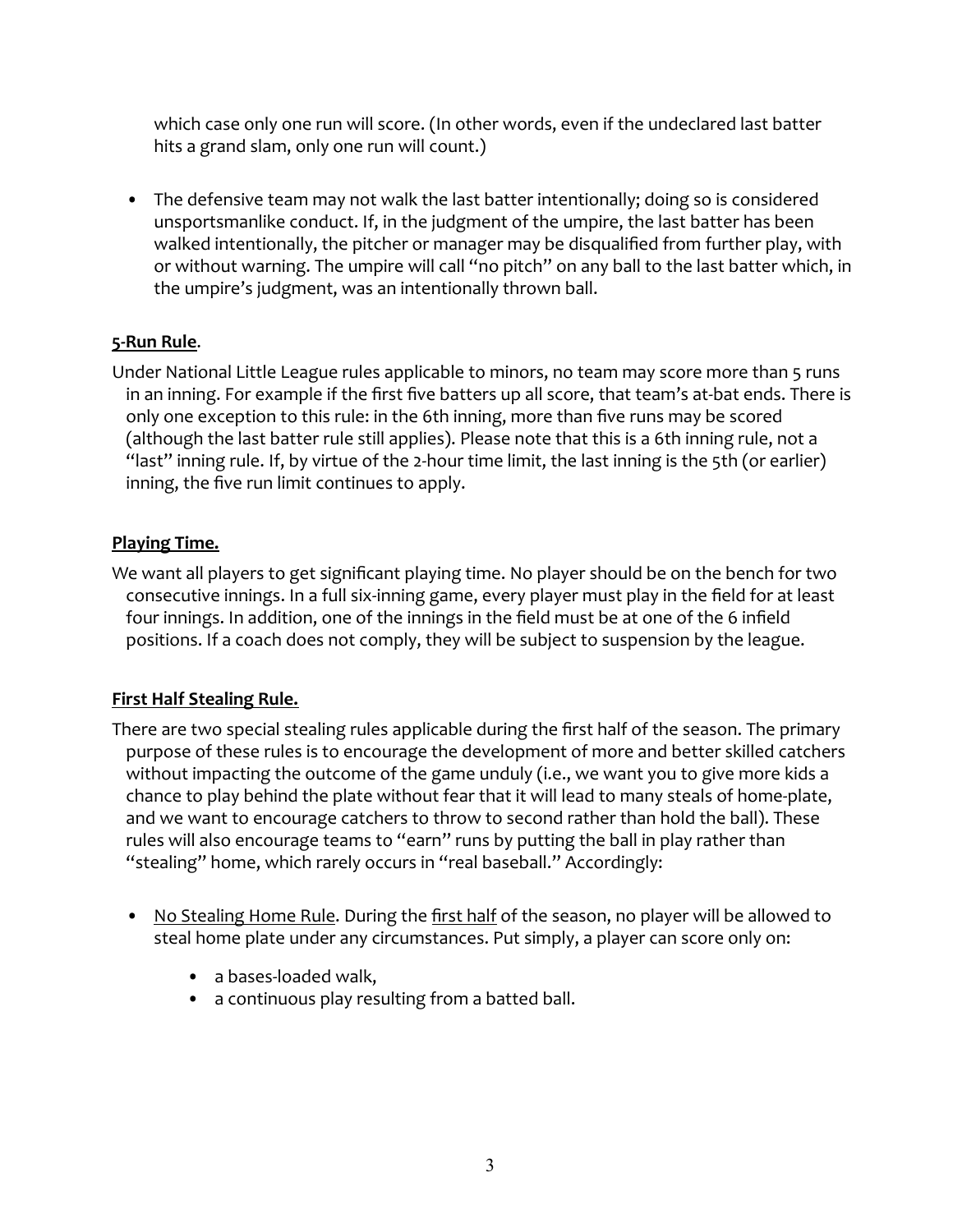By way of example:

- A player stealing third may not advance home even if the catcher makes a wild throw into the outfield in an attempt to throw the runner out at third.
- In the event there are runners on first and third, and the player on first attempts to steal second, the runner on third may not advance home on the catcher's throw to second base, even if that throw is wild and goes into the outfield.
- One Stolen Base At A Time Rule. In addition, during the first half of the season, no player stealing a base may advance past the one being stolen. All steals will be one base at a time (except for home, which may not be stolen under any circumstance during the first half). For example, if a player is stealing second and the catcher makes a wild throw into the outfield, the runner must stay at second base and may not advance further.

## **Pitching –Catching Restrictions.**

No pitcher may pitch more than three innings per game.

No intentional walks are allowed. It is up to the umpire's discretion whether or not the pitcher is intentionally throwing strikes.

You need to be intimately familiar with Regulation VI in the Rule Book regarding pitchers and catchers. There are limits on the number of pitches a player can throw, and mandatory days of rest needed depending on the pitch count. Here is the maximum number that can be thrown based on a player's league age:

| League Age | <b>Max Pitches Per Day</b> |
|------------|----------------------------|
| $11 - 12$  | 85                         |
| $9 - 10$   | 75                         |
|            | 5Ω                         |

If a pitcher reaches these maximums while facing a batter, the pitcher may continue to pitch until the batter 1) reaches base 2) is put out, 3) the third out is made to complete the half inning, then the pitcher would be removed. The days of rest guidelines are as follows: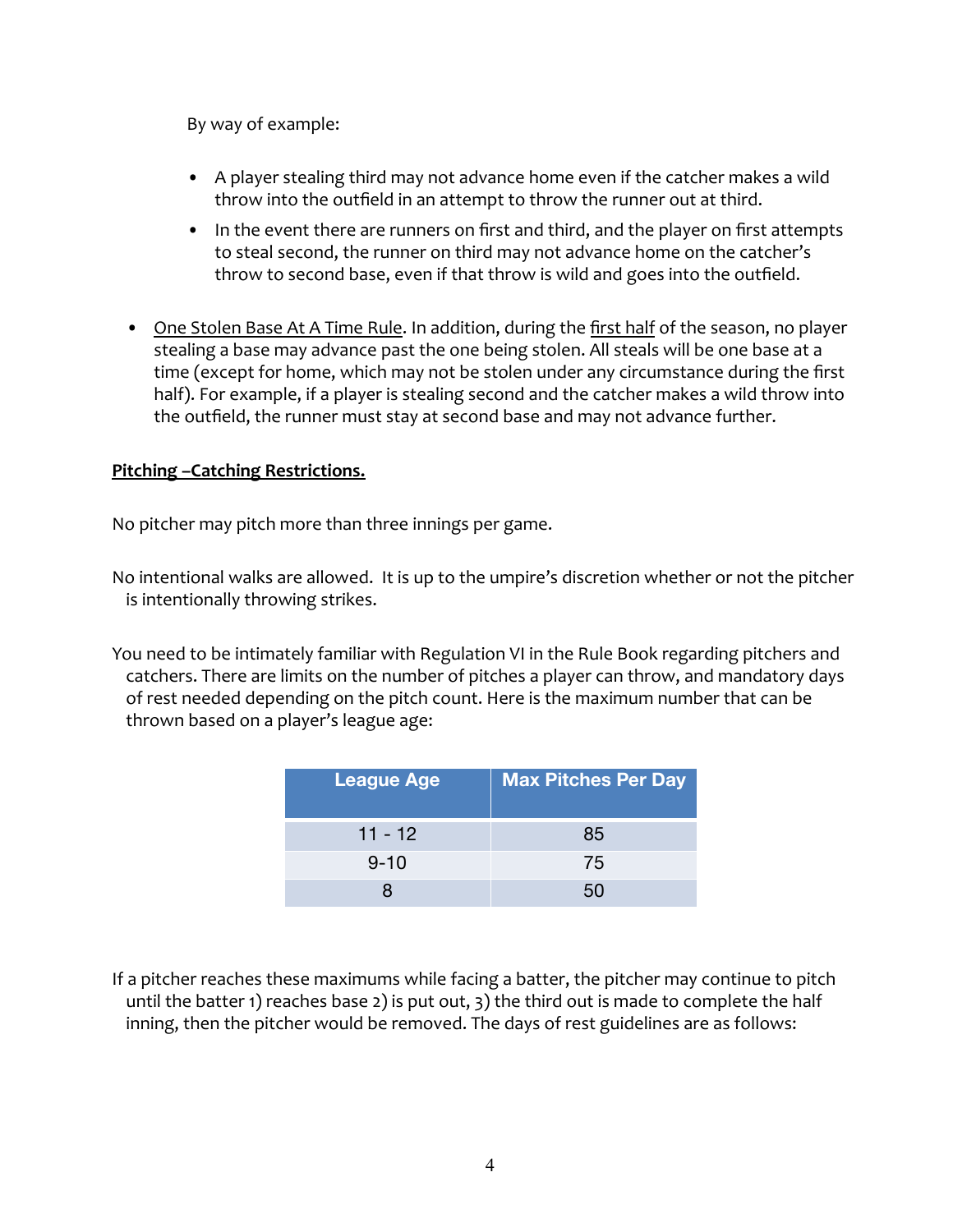| Number of Pitches in a Day | <b>Mandatory Days of Rest</b> |
|----------------------------|-------------------------------|
| >66                        |                               |
| $51 - 65$                  | R                             |
| $36 - 50$                  |                               |
| 1-20                       |                               |

- If a pitcher reaches these rest thresholds while facing a batter, the pitcher may continue to pitch until the batter 1) reaches base 2) is put out, 3) the third out is made to complete the half inning, then the pitcher would be removed and is only required to observe calendar days of rest for the threshold he reached during the at bat.
- By way of example, if player A throws 36 pitches on Thursday, he will not be able to pitch on Saturday, since he needs two days of rest before pitching again (rest days of Friday and Saturday).
- In addition, there are restrictions applicable to pitcher-catchers. A pitcher who delivers 41 or more pitches in a game cannot play the position of catcher for the remainder of that day. Likewise, if a player catches more than three innings (he appears as a catcher in a fourth inning), he cannot pitch that day.
- Both teams should keep track of the number of pitches thrown. Please make sure to count the pitch that is hit by the batter as it is often the one that teams forget to chart and leads to discrepancies. We would like the coaches to confer after each inning as to the pitch count, and in a discrepancy that can't be solved we would defer to the team of the pitcher.
- **Umpires**. We use youth umpires for most games. Coaches should introduce themselves at a pre-game meeting at home plate and get to know the Umpires by first name. (Umpires are instructed to do the same, but some kids may be a bit intimidated). At all times, it is essential that coaches, assistant coaches and parents refrain from any and all criticism. These kids are learning as well. They will make bad calls or mistakes occasionally, though overall they do an excellent job. If you believe there has been an error in enforcing a rule, you may approach the umpire, and have an appropriately toned discussion. Have familiarity with these rules (or have a rule book in hand). At no times, may you challenge a judgment call. Instant replay is not in our budget (!). Please help police your parents as well. Our youth umpires deserve our very best behavior and respect.

### **Other Rules You Should Know**

a. Warm up pitches should be kept to a maximum of 5.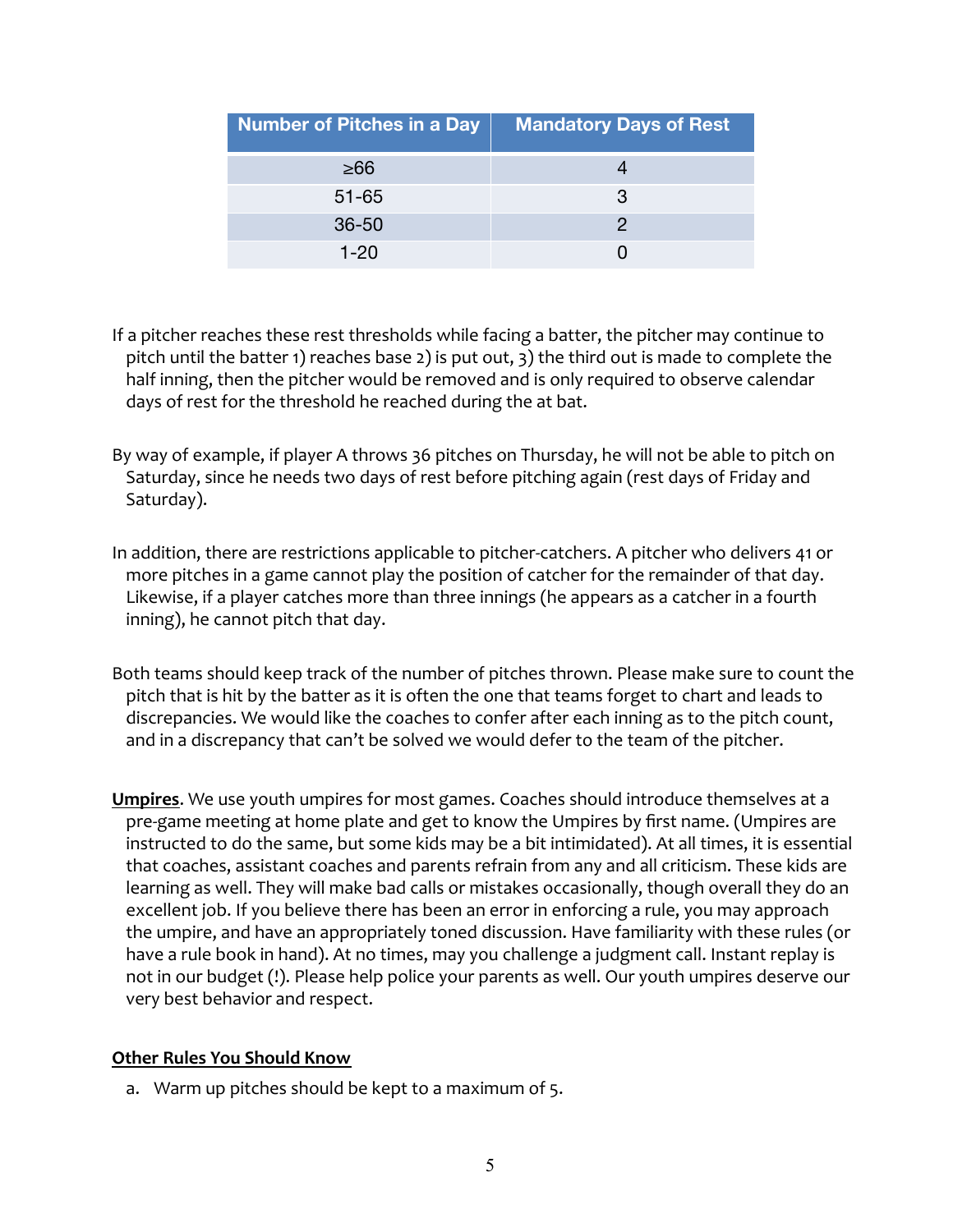- b. Play ends when a defensive player secures the ball and is standing on the mound. This is to ensure we don't have a player on third base dancing around trying to lure a throw from the mound to third so they can steel home.
- c. Unless and until they are granted a time-out by the umpire, coaches should stay in or immediately adjacent to the dugout. Coaches have routinely violated this rule in the past, and we ask for compliance this year.
- d. Per the national rule, a manager is allowed 3 visits to the same pitcher in an inning (he/she gets pulled on the third visit) or 4 in a game to that pitcher(pulled on 4).
- e. You may have a maximum of three adults in the dugout with your team (typically the manager, the assistant and another). No fans or interested parents should be on or near the playing field. Coaches are responsible for enforcing this rule.
- f. You may use two adults as the base coaches, provided that a third coach is in the dugout with the players. Otherwise, a player wearing a helmet should serve as a base coach.
- g. Little League rules state that coaches may not warm up pitchers. During our regular season, however, we allow coaches to do so to keep the game moving along.
- h. There is no "on-deck" circle allowed; the next hitter must remain in the dugout (not swinging a bat) until his/her turn at bat.
- i. We will have a no bunting rule in effect for the first round of games. After the first round, and in the playoffs, we will have a 2 fair bunts rule in effect per game. What this means is that a team will be allowed to have a maximum of 2 batters put bunts into play per game, whether they result in an out, a sacrifice bunt, or a hit. If a player bunts after their team has put 2 fair bunts down, then it will count as a strike, (including strike 3), if it exceeds the limit, and it will be a dead ball with no advancing by the runners.

# **Pool Player Rules.**

- a. Teams can request pool players only if they have 8 or less players for the game
- b. Pool player requests should be made 24 hours in advance to the Player Agent
- c. Pool players are not allowed to pitch, catch or play first base or shortstop
- d. Pool player must bat last
- e. Pool player are not permitted in the playoffs
	- If a Minors team can only field 8 or less players for a playoff game due to injury, the Player Agent can look to bring up a AA player to play for the Minors team. This is only available if the team is short players due to injury.

**Scorekeeping.** Each team needs to designate a scorekeeper to keep track of the runs scored for each team. The scorekeepers should confer at the end of every half inning or sooner if one believes the 5-run rule has been met.